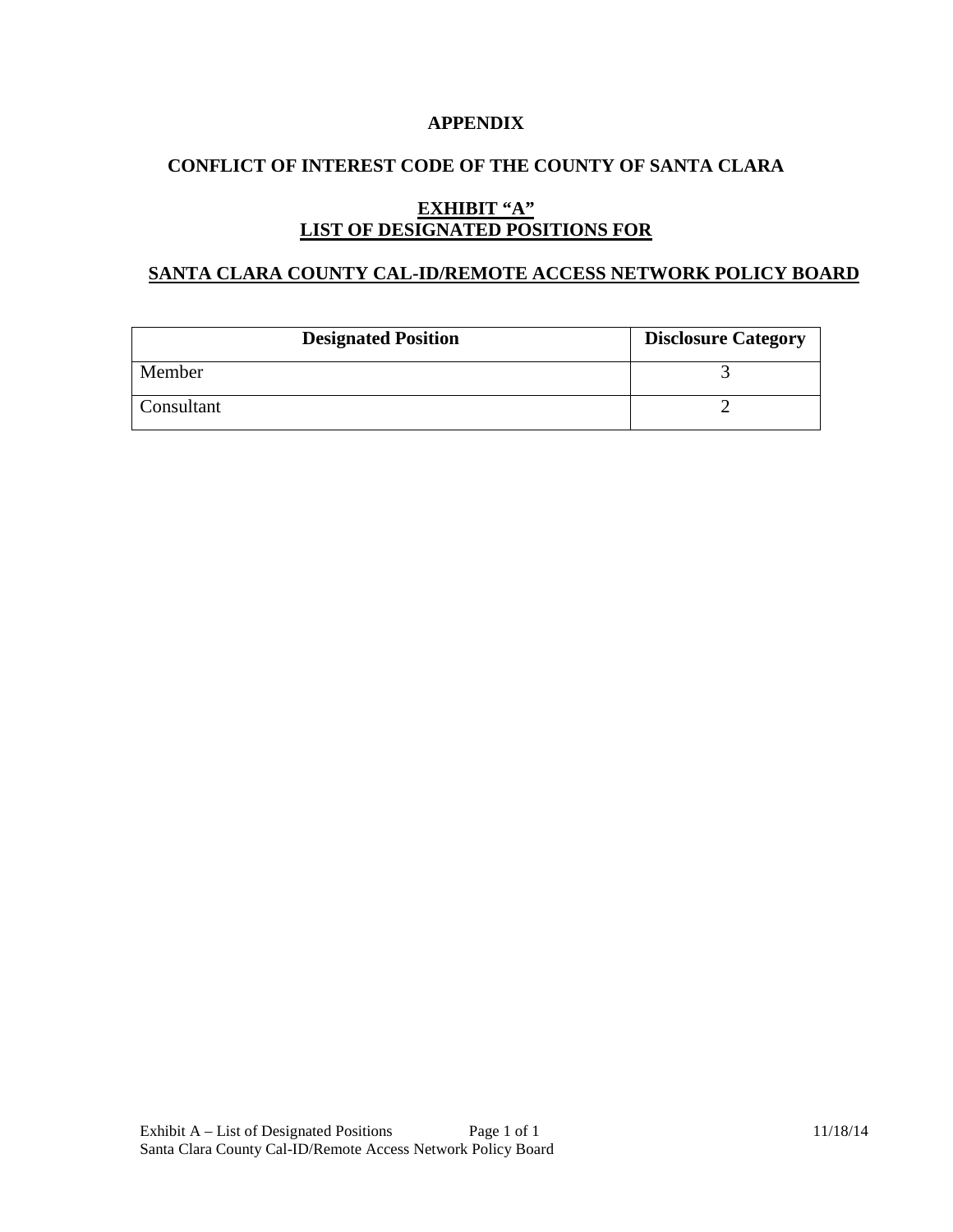#### **APPENDIX**

## **CONFLICT OF INTEREST CODE OF THE COUNTY OF SANTA CLARA**

## **EXHIBIT "B" DISCLOSURE CATEGORIES FOR**

#### **SANTA CLARA COUNTY CAL-ID/REMOTE ACCESS NETWORK POLICY BOARD**

Pursuant to the County of Santa Clara's Conflict of Interest Code, Disclosure Categories 1 and 2 shall read as follows for all Code Agencies.

**Disclosure Category 1:** Persons in this category shall disclose:

(1) all investments in, business positions in, and income (including gifts, loans and travel payments) from:

(a) all sources that provide, plan to provide, or have provided in the last two years, facilities, goods, software, hardware, or related technology, equipment, vehicles, machinery or services, including training or consulting services, to the County;

(b) all sources that are subject to the regulatory, monitoring, investigatory, enforcement, valuation, certification, permit or licensing authority of, or have an application for a license, permit or certificate pending before, the County;

(c) all sources that receive, are planning to apply to receive, or have received in the last two years, grants or other monies from or through the County; and sources that receive referrals to provide assessments and/or treatments that are required or recommended by the County; and

(2) all interests in real property in the County of Santa Clara located entirely or partly within the County, or within two miles of County boundaries, or of any land owned or used by the County.

**Disclosure Category 2**: Each Consultant shall disclose: (1) all investments in, business positions in, and income (including gifts, loans and travel payments) from: (a) all sources that provide, plan to provide, or have provided in the last two years, facilities, goods, software, hardware, or related technology, equipment, vehicles, machinery or services, including training or consulting services, to the County; (b) all sources that are subject to the regulatory, monitoring, investigatory, enforcement, valuation, certification, permit or licensing authority of, or have an application for a license, permit or certificate pending before, the County; (c) all sources that receive, are planning to apply to receive, or have received in the last two years, grants or other monies from or through the County; and